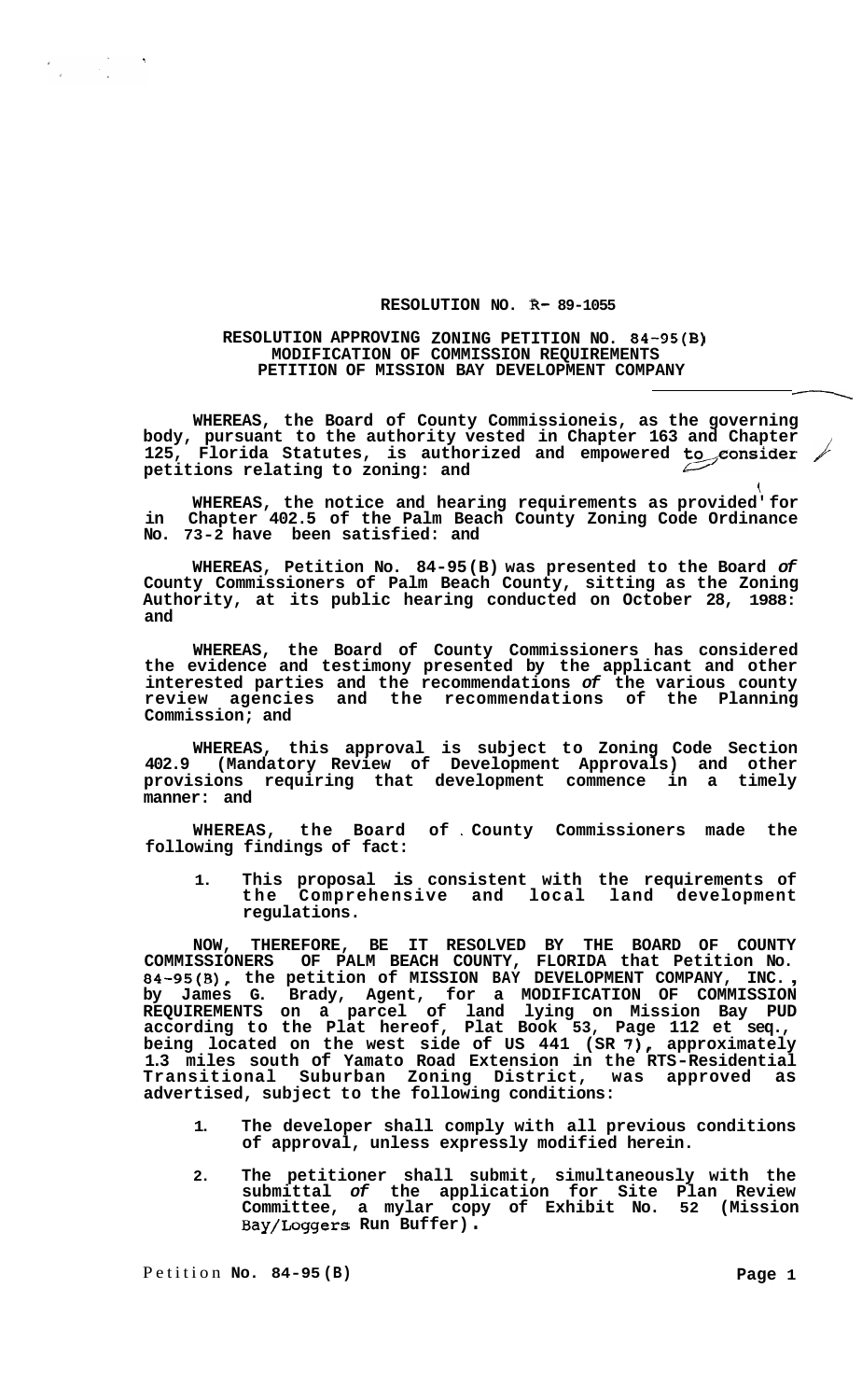- 3. All building plans for parcel "I", submitted to the **Building Department for permitting, shall contain landscape plans for that portion of the twenty-five (25) foot buffer abutting** or **within the lot. The landscape plan shall reflect the intent of Exhibit No. 52, as found in the Zoning Petition file.**
- **4. Condition No. 38 of Zoning Petition No. 84-95, Zoning Resolution No. R-1832, which currently states;** 
	- **"38. Mission Bay Development Company, Inc. agrees to provide single family, detached patio homes with a minimum rear yard set back of ten (10) feet in addition to the twenty-f ive (25) foot Planned Unit Development buffer in the southwest development parcel as provided in the Master Land Use Plan of the Mission Bay Planned Unit Development. AI. 1 single family units in this parcel shall be one (1) story in height."**
	- **is hereby amended to read as follows:**

**tlMission Bay Development Company, Inc. agrees to provide single family, detached homes, satisfy minimum property development regulations of Section 500.21.k.4.a (Single Family Detached-Separate) or Section 500.21.k.4.c (Single Family Detached** - **Patio Home) in addition to the twenty- five (25) foot Planned Unit Development buffer in the southwest development parcel as provided in the Master Land Use Plan of the Mission Bay Planned Unit Development. All single family units in this parcel shall be limited to a maximum thirty (30) foot roof height as defined in the Zoning Code.** 

- **5. Condition No. 33 of Zoning Petition No. 84-95, Zoning Resolution No. R-1832, which currently states:** 
	- **"33. Mission Bay Development Company, Inc. agrees to maintain the row of pine trees located in the right-of-way of the north/south canal running contiguous to the western property line of the Mission Bay Planned Unit Development and forming the eastern property line of the Loggers Run Planned Unit Development. Mission Bay Development Company, Inc. agrees to plant additional Australian Pines and natural vegetation in any gaps in said row of pine trees for the purpose of providing a continuous pine tree visual buffer between the improvements constructed within the Loggers Run Planned Unit Development and to be constructed within the Mission Bay Planned Unit**  Development.  $^{\prime\prime}$

**is hereby amended to read as follows:**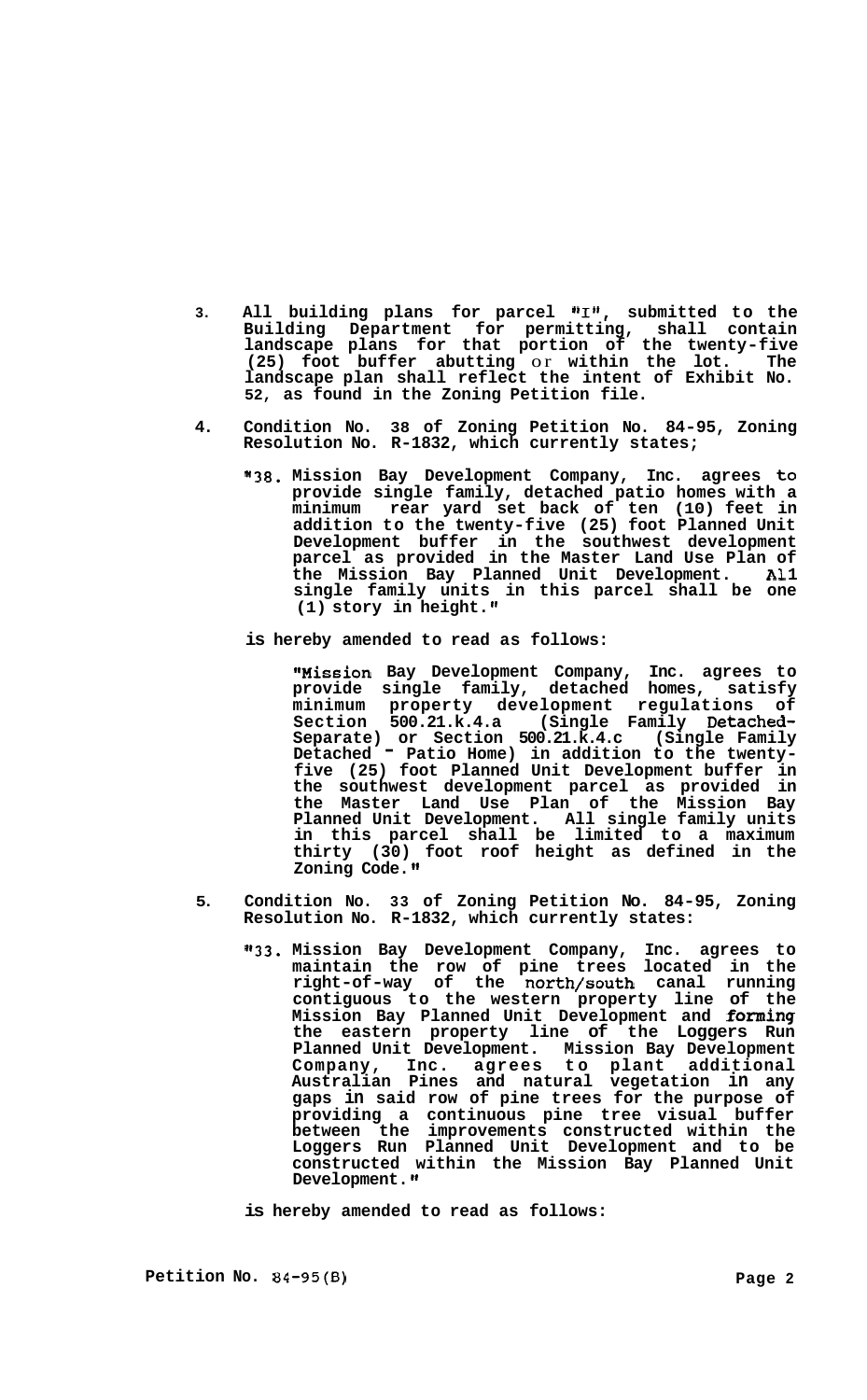"Mission Bay Development Company, Inc. agrees to maintain the row of pine trees located in the right-of-way of the north/south canal running contiguous to the western property line of the Mission Bay Planned Unit Development and forming the eastern property line of the Loggers Run Planned Unit Development until such time that it may be removed by the Home Owner's Association. Mission Bay Development Company, Inc. agrees to plant additional natural vegetation in any gaps in said row of pine trees for the purpose of providing a continuous pine tree visual buffer between the improvements constructed within the Loggers Run Planned Unit Development and to be constructed within the Mission Bay Planned Unit Development."

- *6.* Condition **No. 34** of Zoning Petition **No. 84-95,** Zoning Resolution **No.** R-1832, which currently states:
	- **"34.** Mission Bay Development Company, Inc. agrees to construct a landscape berm system within twenty- five (25) feet of the Planned Unit Development buffer along the west property line of the Mission Bay Planned Unit Development for the purpose of providing a continuous landscape berm system behind the residences **to** be constructed within the Mission Bay Planned Unit Development. This landscape berming system is in addition to the pine tree row and natural vegetation presently existing in the canal right-of-way west of the Mission Bay property line."
	- is hereby amended to read as follows:

''Mission Bay Development Company, Inc. agrees to construct a landscape berm system within the twenty-five *(25)* foot Planned Unit Development buffer along the west property line of the Mission Bay Planned Unit Development for the purpose **of**  providing a continuous landscape berm system behind the residences to be constructed within the Mission **Bay** Planned Unit Development. In addition to the foregoing, the developer of parcel "I" shall install within the portion **of** the twenty five **(25)**  buffer **on the** western property line of parcel "I" the following:

- **a. A** six *(6)* foot high opaque fence; and,
- b. **A** typical lot buffer planting as represented by Exhibit *52.*

The six *(6)* foot high opaque fence shall be installed prior to the construction **of** homes. The typical lot buffer planting shall be installed prior to the issuance **of** Certificate **of** Occupancy for each home."

.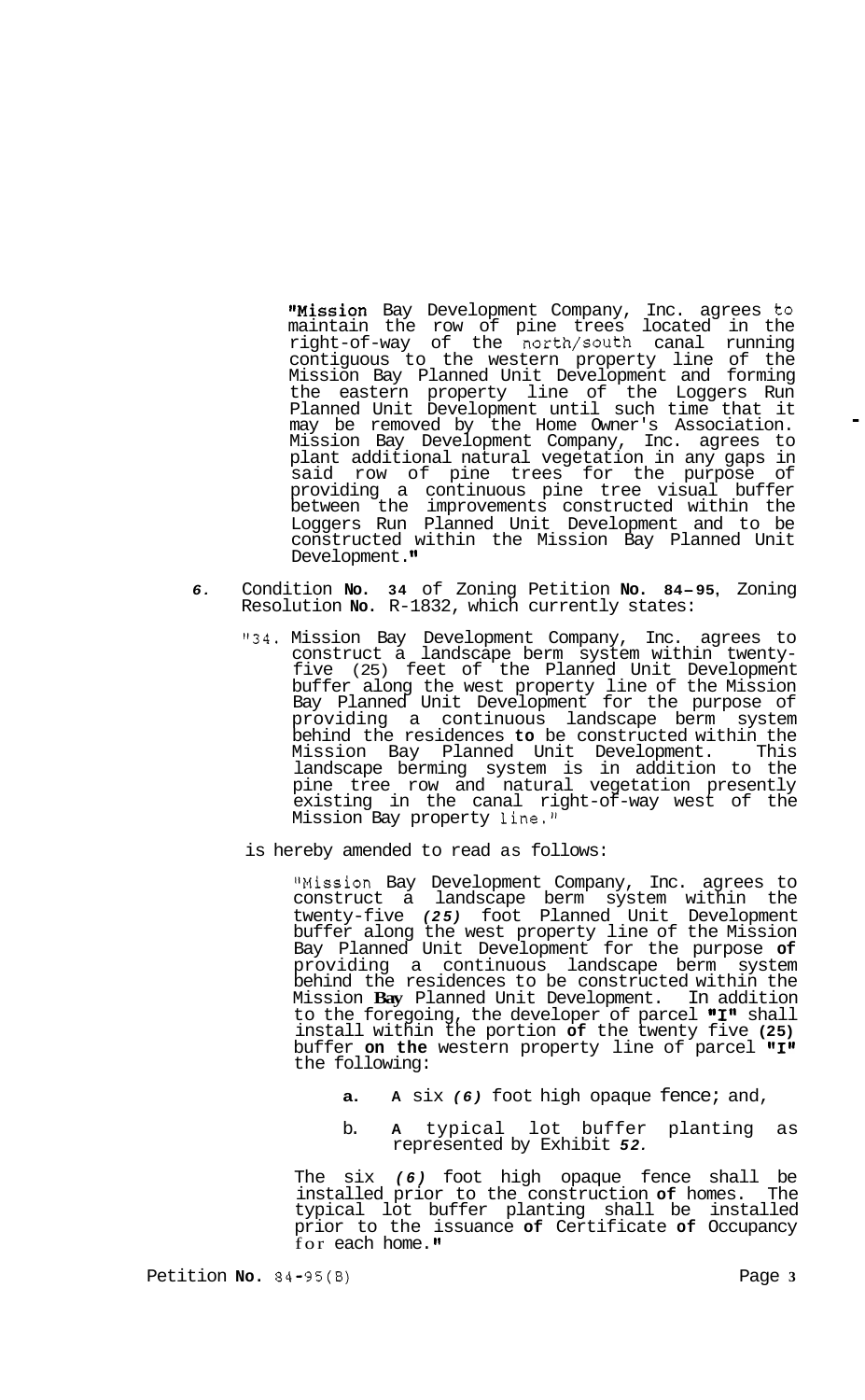- *7.* All prohibited plant species within the twenty five (25) foot buffer along the western portion of Mission Bay Planned Unit Development shall be eradicated. This eradication program shall not commerce until the construction of the required landscape berm has begun.
- 8. Condition **No. 11** of Zoning Petition **No.** 84-95, Resolution **No.** R-1832, which presently states:
	- **lfll.** The developer shall construct Cain Boulevard from the project *s* north property line south to Glades Road within the PUD at the time of the filing of the adjacent plats or when required by the County Engineer for the continuity for Cain Boulevard."

**Is** hereby amended to read **as** follows:

"The developer shall construct Cain Boulevard from the project's north property line south to Glades Road within the planned unit development at the time of the filing of the adjacent plats or when required by the County Engineer for the continuity for Cain Boulevard and shall be completed prior to February **1,** 1989 or in conjunction with the park's access road.

**9.** Failure to comply with any conditions of approval may result in the denial or revocation of a building permit; the issuance **of** a stop work order; the denial of a Certificate of Occupancy on any building or structure; or the denial or revocation of any permit or approval for any developer-owner, commercial-owner, lessee, or user of the subject property. Appeals from such action may be taken to the Palm Beach County Board of Adjustment or as otherwise provided in the Palm Beach County Zoning Code.